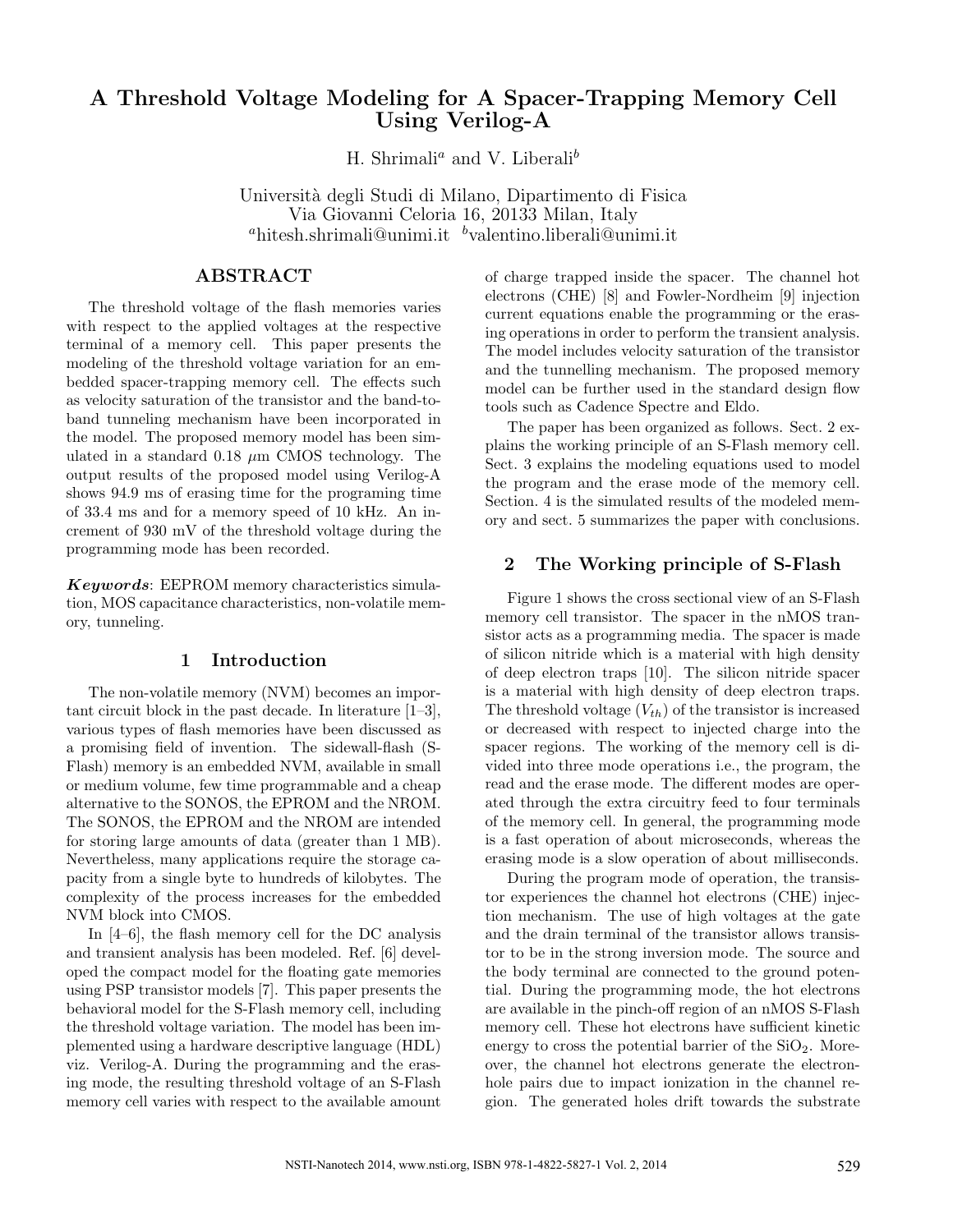### 3 An HDL Modeling using Verilog-A



Figure 1: The cross sectional view of an S-Flash memory cell transistor.

contact. Hence, the CHE mechanism contributes to the drain current, in opposite direction of the electron flow. The CHE current can be monitored by measuring the substrate current. Because of trapping of charges, the threshold voltage is increased as shown in equation (1). The new threshold voltage during the program mode  $(V_{th,new})$  can be expressed as:

$$
V_{th,new} = V_{th} + \frac{Q_T}{\alpha},\tag{1}
$$

where  $Q_T$  is the trapped charges in the spacer and  $\alpha$  is the small signal capacitance between the drain and the gate terminal. Because of increased trapped charges in the spacer, threshold voltage increases.

During the read mode of operation, the memory element stays as a stand by mode with the voltages at the gate terminal is connected to the supply voltage of the circuit, keeping the drain voltage grounded. During the read mode the programmed bit is available to read at the input of the sense amplifier. The threshold voltage in the read mode stays at the initial threshold voltage i.e. at  $V_{th}$ .

The trapped charges can be erased by applying negative voltage at the gate terminal of the transistor. During the erase mode of operation, the trapped charges are erased using the band-to-band (BTB) tunneling mechanism. Because of trapping of charges, the threshold voltage is decreased as shown in equation (1). The new threshold voltage during the erase mode  $(V_{th,new})$  can be expressed same as equation (1). However, because of decreased amount of trapped charges in the spacer, threshold voltage decreases. The spacer charge during the erase mode depends on the band-to-band tunneling current. The tunneling current  $(i_{TUN})$  can be written as:

$$
i_{TUN} = A \cdot S_{TUN} \cdot E_{TUN}^2 \cdot exp\left(-\frac{B}{E_{TUN}}\right),\qquad(2)
$$

where  $E_{TUN}$  ( =  $v_{TUN}/t_{space}$ ) is the fringe field through the tunnel,  $v_{TUN}$  is available voltage at the spacer,  $t_{space}$ is the spacer thickness,  $S_{TUN}$  is the tunneling area under the floating gate, A and B are the tunneling parameters.



Figure 2: The schematic diagram of the S-Flash memory cell.

Figure 2 shows the schematic diagram of an S-Flash memory cell. The gate, the drain and the source of the transistor is connected to the word line  $(wl)$ , the bit line (bl) and the inverted version of bit line (blb) respectively. The spacer is shown between the drain/source and the gate terminal.

Figure 3 is the flow-chart diagram, used to model the S-Flash memory. At the beginning of program, the various model parameters for the DC analysis have been defined. These model parameters include an aspect ratio of the transistor  $(W/L)$ , threshold voltage  $(V_{th})$ , the body effect co-efficient  $(\gamma)$ ,  $(\phi)$ ,  $(\lambda)$ , the oxide thickness  $(t_{ox})$ , the transconductance parameters, the overlap capacitances, the transit frequency of the device  $(f_t)$ , the time constant  $(\tau)$ , the velocity saturation  $(V_{sat})$ , the FN parameters  $(A \text{ and } B)$  and flat-band voltage  $(V_{FB})$ . For a better comparison, the model parameters have been taken from the standard  $0.18 \mu m$  CMOS technology with supply voltage of 3.3 V.

To calculate the correct value of the voltage, the current or the charge quantity at the respective terminal of the memory cell, the initial conditions have been set. The S-Flash memory cell has three modes of operations, program, read and erase. The mode of operation is decided with the input conditions of wl, bl and blb. During the program mode. These conditions is shown in the flow-chart. As explained in section 2, the threshold voltage increases in the program mode and decreases in the erase mode. The increment or decrement depends upon the amount of trapped charge in the spacer whose small signal net-capacitance is  $\alpha$ . The achieved threshold voltage value will be used further to determine I−V characteristics of the transistor. The program ends when the set simulation time is completed.

#### 4 The simulation results

The simulations has been performed for a standard  $0.18 \mu m$  nMOS transistor memory cell. The width and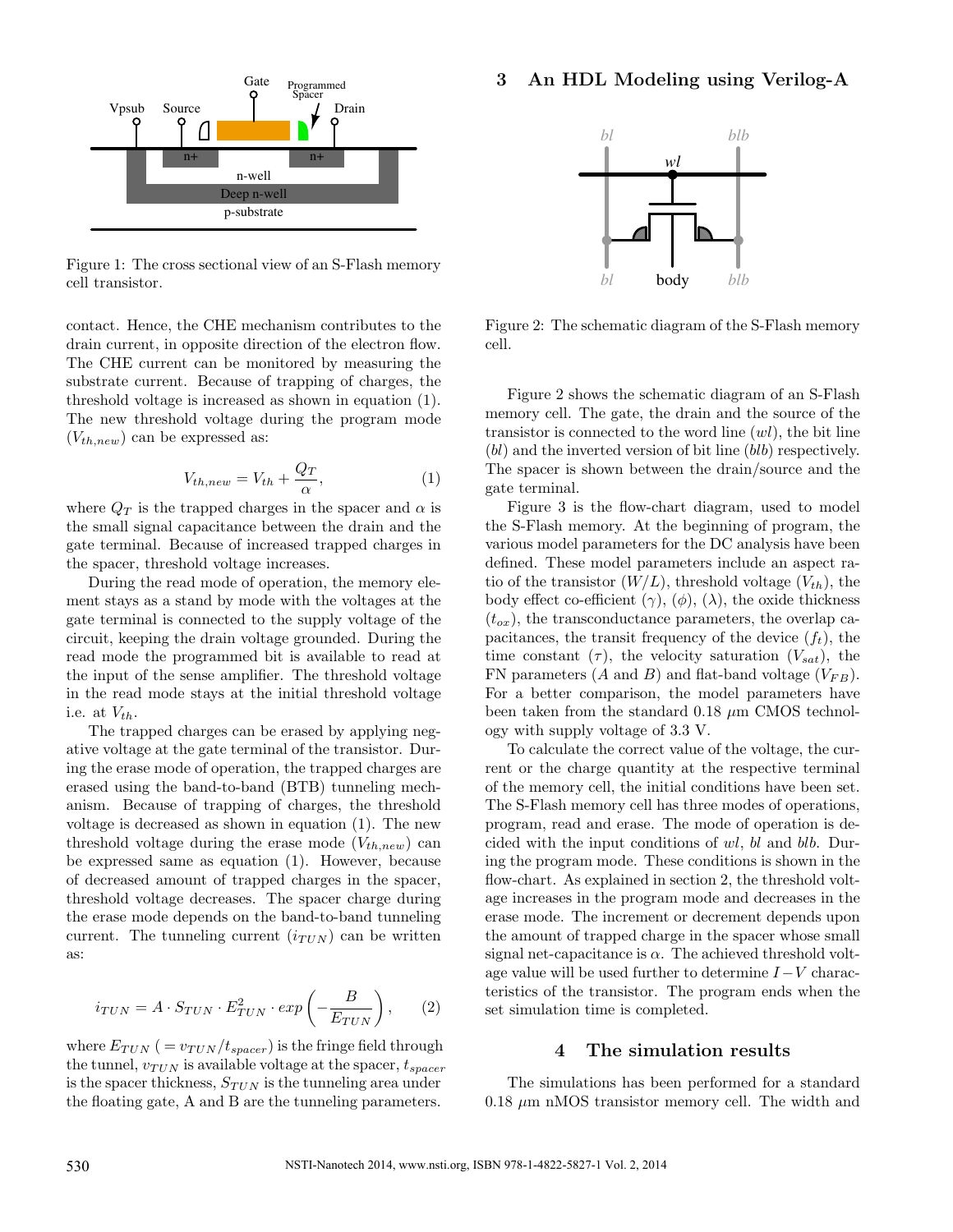

Figure 3: The flow chart for the S-Flash memory cell.

length of the nMOS transistor are 0.35  $\mu$ m and 0.22  $\mu$ m respectively. The value of  $\alpha$  and the model parameters [11] have been chosen with reference to the TowerJazz semiconductor fabrication process [12]. The value of  $\alpha$  is 2 fF. The initial value of the threshold voltage is 650 mV.

In order to perform the program, the read and the erase mode operation, the nodes of memory cell such as wl, bl and blb are biased at the voltage levels as shown in Figure 4. The mode of operation with the applied voltage level is as shown in table 1.

Table 1: The applied voltage level definition for the S-Flash memory cell.

| Parameter | Program       | Read          | Erase         |
|-----------|---------------|---------------|---------------|
|           | voltage $[V]$ | voltage $[V]$ | voltage $[V]$ |
| V w l     | $5.0\,$       | $3.3\,$       |               |
| /Ы        | $5.0\,$       |               |               |
| 'bb       |               |               | 3.3           |

Applying the voltage signal as shown in Figure 4, Figure 5 shows the transient drain current, the trapped charges in the spacer and threshold voltage variations. The simulated results show 94.9 ms of erasing time for 33.4 ms of programing time and for a memory speed of 10 kHz.

The 4×4 memory has been simulated using a proposed memory cell and the results are shown in Figure 6. The programming of the respective memory cell can be identified through the threshold voltage. In Figure 6, the cell at position (0,0) is programmed.

# 5 Conclusions

The threshold voltage modeling for the S-Flash memory has been presented using Verilog-A. The definition of threshold voltage and the spacer trapped charges, using HDL, enable the continuous monitoring of the programmed cell.

#### Acknowledgements

Authors would like to acknowledge Evgeny Pikhay and Yakov Roizin of TowerJazz Semiconductor and Cristiano Calligaro of RedCat Devices for providing useful expert comments.

### REFERENCES

- [1] Y. Shin, "Non-volatile memory technologies for beyond 2010," in Digest of Technical Papers, Symposium on *VLSI Circuits*, 2005, pp. 156–159.
- [2] S. Gerardin and A. Paccagnella, "Present and future non-volatile memories for space," IEEE Transactions on Nuclear Science, vol. 57, no. 6, pp. 3016– 3039, 2010.
- [3] K. Kim and J. Choi, "Future outlook of nand flash technology for 40 nm node and beyond," in IEEE Non-Volatile Semiconductor Memory Workshop NVSMW, 2006, pp. 9–11.
- [4] L. Larcher, P. Pavan, S. Pietri, L. Albani, and A. Marmiroli, "A new compact DC model of floating gate memory cells without capacitive coupling coefficients," IEEE Transactions on Electron Devices, vol. 49, no. 2, pp. 301–307, 2002.
- [5] Y. H. Kang and S. Hong, "A simple flash memory cell model for transient circuit simulation," IEEE Electron Device Letters, vol. 26, no. 8, pp. 563–565, 2005.
- [6] A. Maure, P. Canet, F. Lalande, B. Delsuc, and J. Devin, "Flash memory cell compact modeling using PSP model," in IEEE International Behavioral Modeling and Simulation Workshop BMAS, 2008, pp. 45–49.
- [7] G. Gildenblat, X. Li, W. Wu, H. Wang, A. Jha, R. van Langevelde, G. D. J. Smit, A. Scholten, and D. Klaassen, "PSP: An advanced surfacepotential-based MOSFET model for circuit simulation," IEEE Transactions on Electron Devices, vol. 53, no. 9, pp. 1979–1993, 2006.